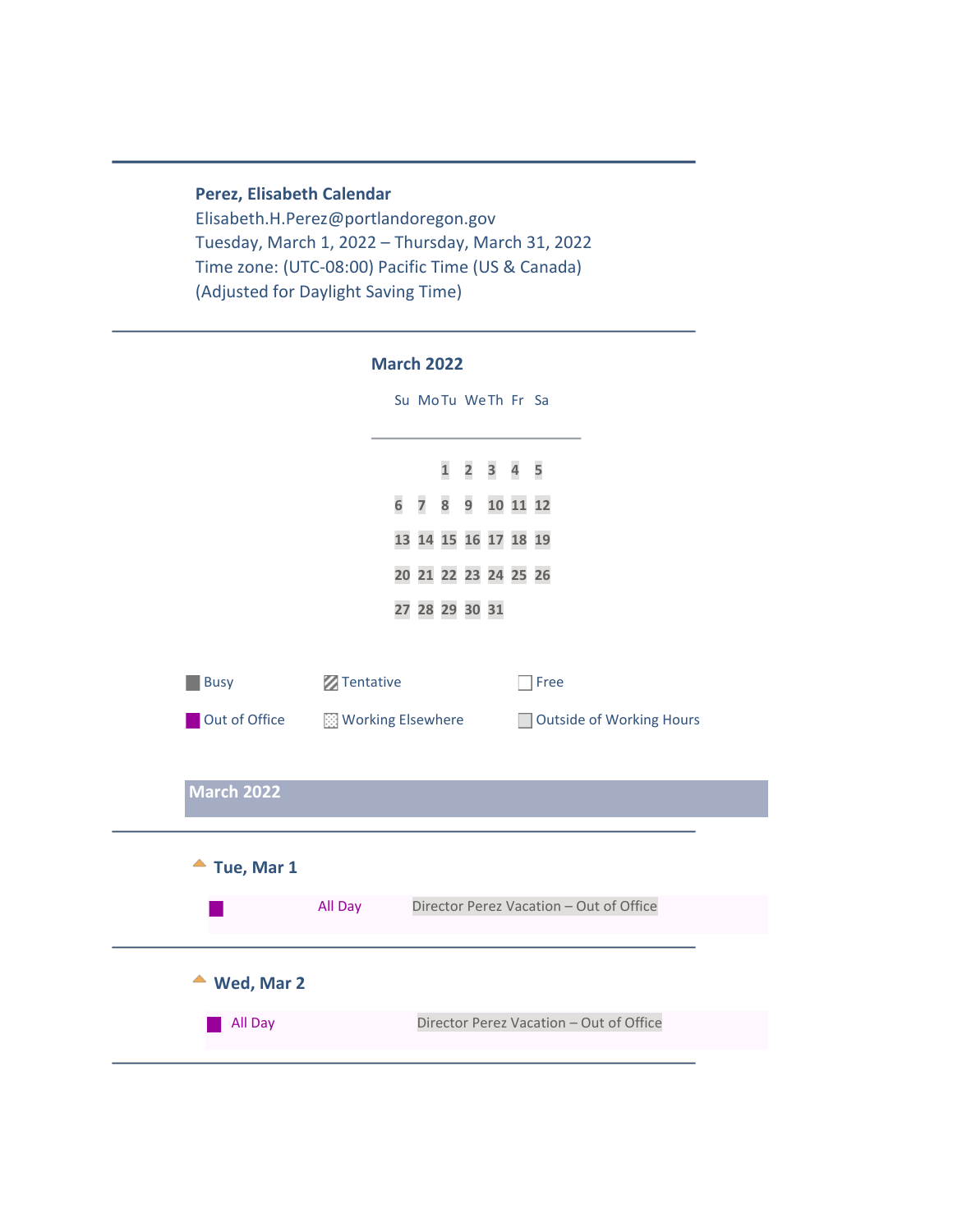#### $\triangle$  Thu, Mar 3

<span id="page-1-0"></span>

| $9:30$ AM $-$ 10:00 AM  | Quarterly Check-in<br>T. Rinehart                                                                                                                                                                                                                                |
|-------------------------|------------------------------------------------------------------------------------------------------------------------------------------------------------------------------------------------------------------------------------------------------------------|
| $10:00$ AM $- 11:00$ AM | Portland OCT ROW code<br>R. Crocker; M. Haium                                                                                                                                                                                                                    |
| 11:30 AM - 12:30 PM     | <b>Bureau Directors Monthly Meeting</b><br>T. Rinehart                                                                                                                                                                                                           |
| $2:00$ PM $-5:00$ PM    | FY 2022-23 Budget Work Session - Day 1 (Effective City<br>Support Services; Climate Emergency & Climate<br>Resiliency)<br>A. Miranda; R. Gibbons; M. Wong; Mayor Wheeler;<br>Commissioner Rubio; Commissioner Ryan;<br>Commissioner Hardesty; Commissioner Mapps |
| $6:00$ PM $-6:45$ PM    | Dvad                                                                                                                                                                                                                                                             |

#### <span id="page-1-1"></span>**Fri, Mar 4**

| $9:00$ AM $-$ 10:00 AM | <b>Comcast Negotiation Prep Meeting</b><br><b>B.</b> Coulter |
|------------------------|--------------------------------------------------------------|
| 10:00 AM - 10:30 AM    | <b>Staff Check-in</b><br>A. Miranda                          |
| 11:30 AM – 12:00 PM    | <b>Staff Check-in</b><br>R. Gibbons                          |
| 12:00 PM - 12:30 PM    | <b>Staff Check-in</b><br>M. Wong                             |
| $1:00$ PM $-1:15$ PM   | <b>Staff Check-in</b><br>M. Schwartz                         |
| $1:30$ PM $-5:00$ PM   | Director Perez Out-of-Office                                 |

▲ Mon, Mar 7

<span id="page-1-2"></span>**All Day** Director Perez OOO - Sick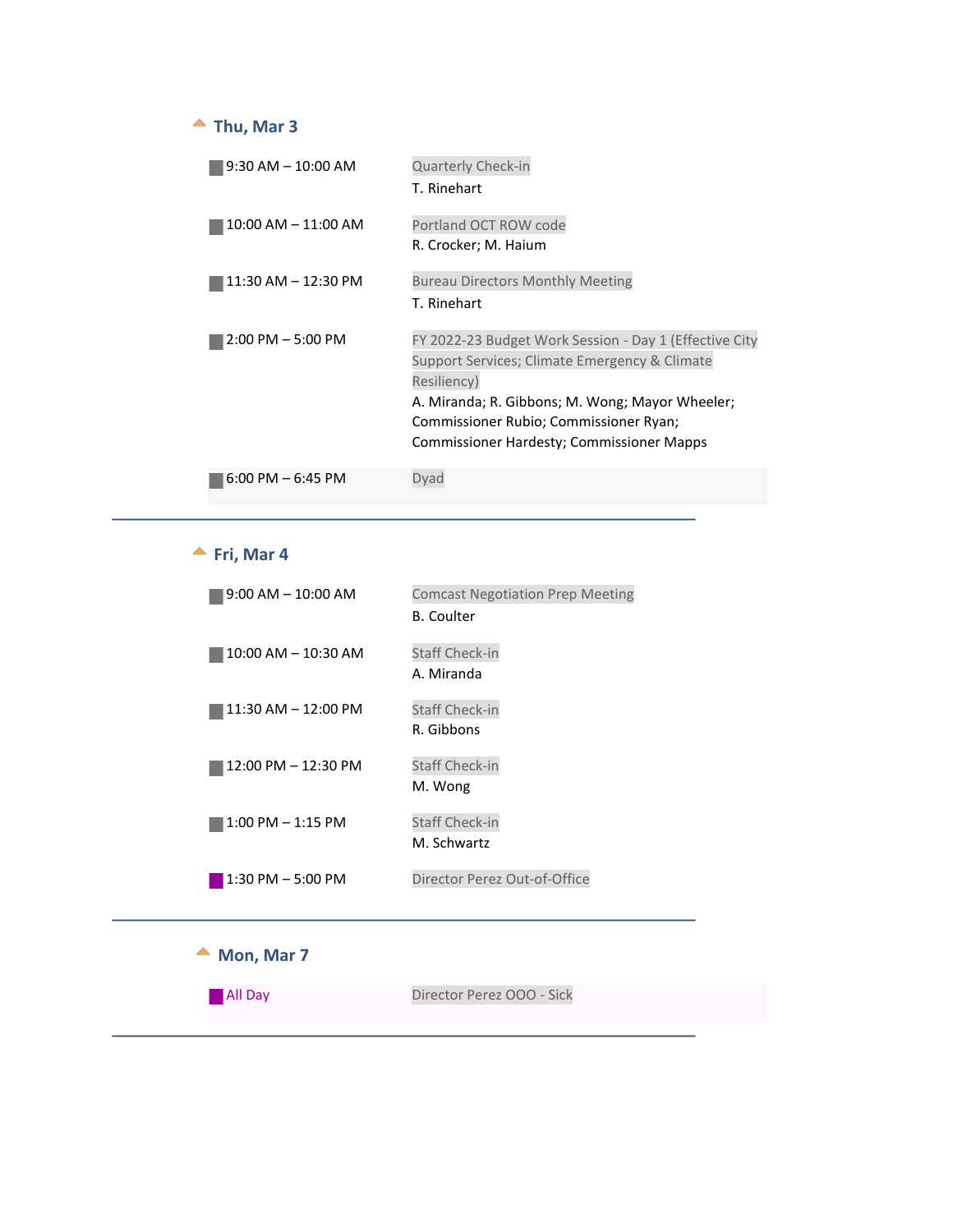### ▲ Tue, Mar 8

<span id="page-2-0"></span>

| $9:00$ AM $-10:00$ AM  | <b>Team of Awesomeness</b>                                                                                                                                                                         |
|------------------------|----------------------------------------------------------------------------------------------------------------------------------------------------------------------------------------------------|
|                        | K. Simpson                                                                                                                                                                                         |
| $9:00$ AM $- 12:00$ PM | FY 2022-23 Budget Work Session - Day 2 (Building<br>Resilient Infrastructure)<br>Mayor Wheeler; Commissioner Rubio; Commissioner<br>Ryan; Commissioner Hardesty; Commissioner Mapps; A.<br>Miranda |
| 2 10:00 AM - 10:30 AM  | <b>MHCRC Team meeting</b><br>R. Gibbons; R. DeBey; B. Coulter; A. Hansen                                                                                                                           |
| 1:00 PM - 1:30 PM      | <b>Staff Check-in</b><br>M. Schwartz                                                                                                                                                               |
| $1:30$ PM $- 2:00$ PM  | <b>Portland Issue Brief</b><br>A. Siefer; A. Schill; J. Mimura                                                                                                                                     |
| $2:00$ PM $- 2:30$ PM  | Roundtable Check-in<br>A. Miranda                                                                                                                                                                  |
| $3:00$ PM $-3:30$ PM   | OCT Decision Package - Follow-Up Discussion<br>M. Wong                                                                                                                                             |
| $3:30$ PM $- 4:00$ PM  | <b>Staff Check-in</b><br>A. Miranda                                                                                                                                                                |
| $4:00$ PM $- 4:30$ PM  | Directors 2x Weekly Check-in<br>T. Rinehart                                                                                                                                                        |
| $5:00$ PM $-5:30$ PM   | OCT ARPA-ASCETA Community Conversations SOW<br>S. Tzeng; E. Lindsay; A. Miranda                                                                                                                    |

<span id="page-2-1"></span>

| Wed, Mar 9              |                                                                                                                                                                      |
|-------------------------|----------------------------------------------------------------------------------------------------------------------------------------------------------------------|
| $9:30$ AM $-10:00$ AM   | City Council Meeting - Jennifer Li Day Council<br>Proclamation<br>Mayor Wheeler; Commissioner Rubio; Commissioner<br>Ryan; Commissioner Hardesty; Commissioner Mapps |
| $10:00$ AM $- 10:30$ AM | <b>Staff Check-in</b><br>R. Gibbons                                                                                                                                  |
| $2:00$ PM $-3:00$ PM    | Franchise and ROW code review<br>J. Eddings; M. Riddick; K. Daschel                                                                                                  |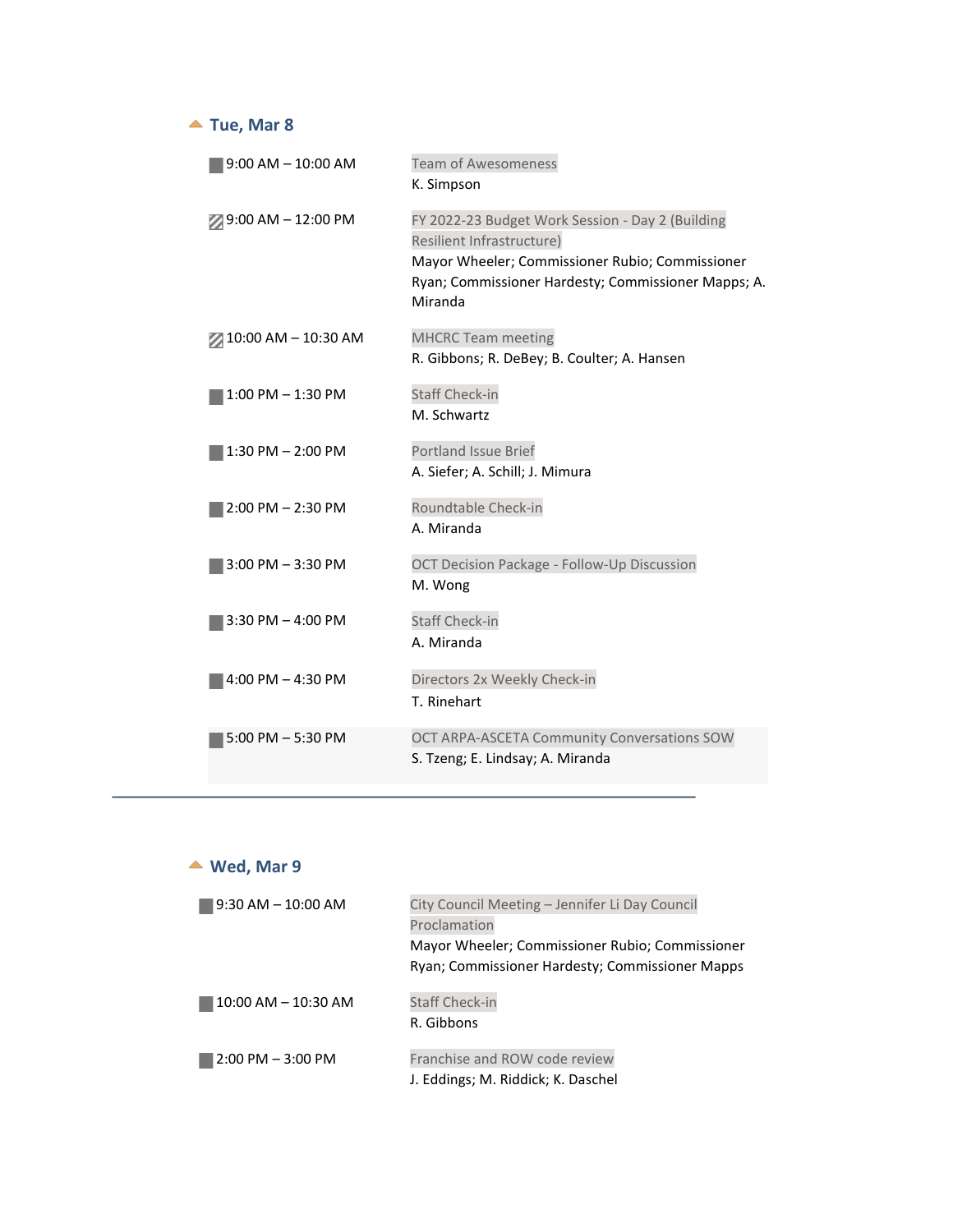| $14:15$ PM $-5:00$ PM | <b>DIN/DEAP Planning Team</b>                                                                       |  |  |
|-----------------------|-----------------------------------------------------------------------------------------------------|--|--|
|                       | R. Gibbons; M. Timberlake; A. Miranda; S. Ali; L.<br>Gonzalez Baird; A. Schill; Alonso M.; Jon R.W. |  |  |
|                       |                                                                                                     |  |  |
| 16:00 PM – 6:45 PM    | Dvad                                                                                                |  |  |

## ▲ Thu, Mar 10

<span id="page-3-0"></span>

| 10:00 AM - 10:30 AM    | <b>Staff Check-in</b>                                          |
|------------------------|----------------------------------------------------------------|
|                        | R. DeBev                                                       |
| $11:00$ AM $-12:00$ PM | PREP: Economic Stabilization Work Session - Review &           |
|                        | <b>Discuss Slides</b>                                          |
|                        | K. Branam                                                      |
| $1:30$ PM $- 2:00$ PM  | <b>Staff Check-in</b>                                          |
|                        | M. Wong                                                        |
| $2:00$ PM $-5:00$ PM   | FY 2022-23 Budget Work Session - Day 3 (Community              |
|                        | Safety & Emergency Response)                                   |
|                        | Mayor Wheeler; Commissioner Rubio; Commissioner                |
|                        | Ryan; Commissioner Hardesty; Commissioner Mapps; A.            |
|                        | Miranda                                                        |
| 3:00 PM - 3:45 PM      | MetroEast Leadership Check-in                                  |
|                        | R. Gibbons                                                     |
| 5:30 PM $-7:30$ PM     | Open Signal Board Meeting                                      |
|                        | D. Smallman; E. Barrios; F. McCann; R. DeBey; K. Murphy;       |
|                        | K. Hassaniein; T. Snow; M. Boi; A. Devigal; J. Bruce; I. Bell; |
|                        | L. Yan; R. Burrell; W. Brown; E. Liu; Jessica at Latino        |
|                        | Network; Lozelle at Open Signal                                |
|                        |                                                                |

<span id="page-3-1"></span>

| Fri, Mar 11             |                       |
|-------------------------|-----------------------|
| $9:30$ AM $-$ 10:00 AM  | <b>Staff Check-in</b> |
|                         | L. Gonzalez Baird     |
| $10:00$ AM $- 11:00$ AM | Portland ROW code     |
|                         | R. Crocker; M. Haium  |
| $11:00$ AM $- 12:00$ PM | <b>Policy Meeting</b> |
|                         | A. Miranda            |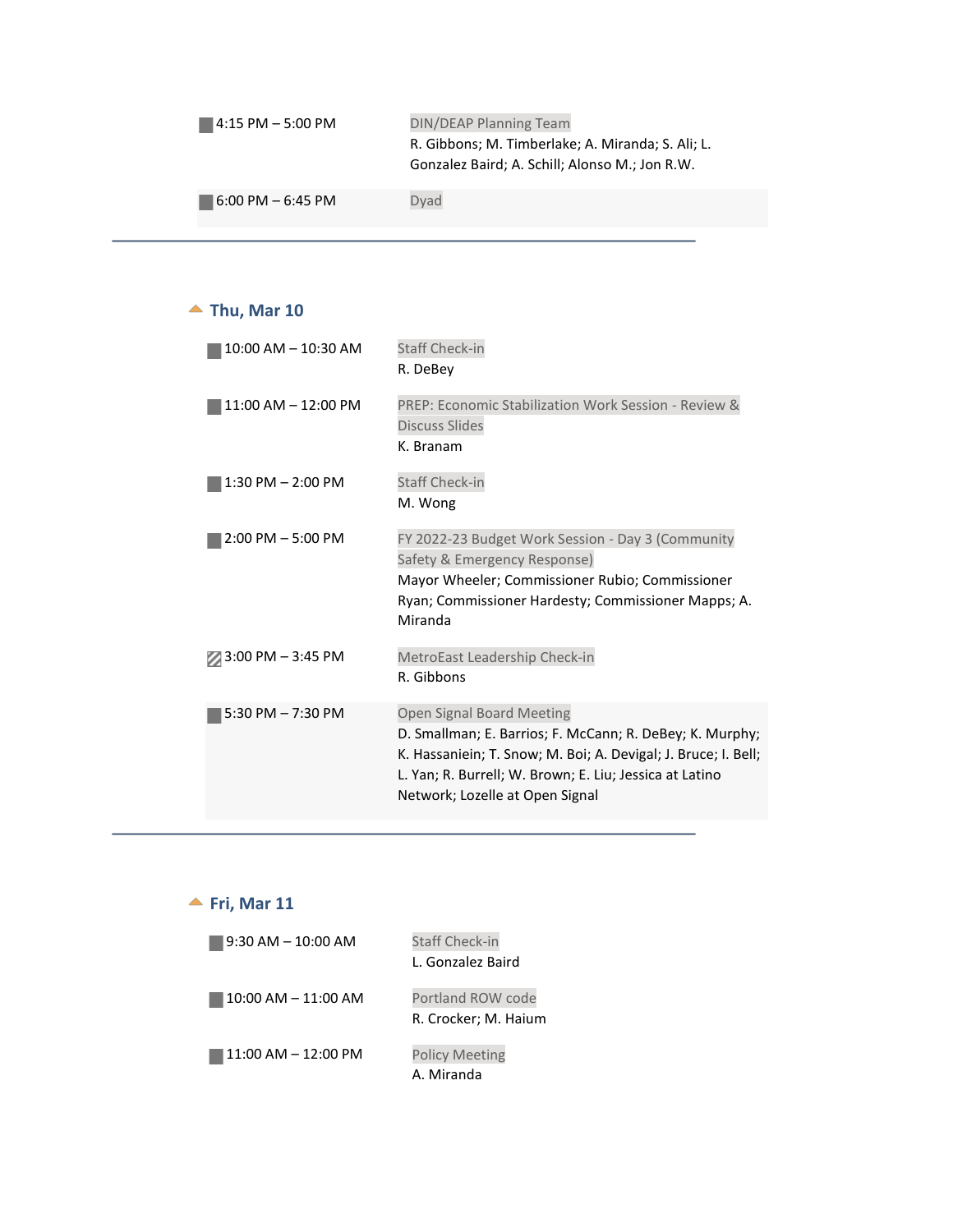| $1:00$ PM $- 2:00$ PM | <b>Franchise Issues</b>               |
|-----------------------|---------------------------------------|
|                       | T. Goodman                            |
| $2:30$ PM $-3:00$ PM  | Check-in OPB                          |
|                       | W. Howell                             |
| $3:00$ PM $-3:30$ PM  | Chat about TOL Digital Equity segment |
|                       | W. Howell                             |

#### ▲ Mon, Mar 14

<span id="page-4-0"></span>

| SF Performance Reviews Steering Committee Meeting                                                                                                               |
|-----------------------------------------------------------------------------------------------------------------------------------------------------------------|
|                                                                                                                                                                 |
|                                                                                                                                                                 |
|                                                                                                                                                                 |
| FY 2022-23 Budget Work Session - Day 4 (Returning TIF<br>Mayor Wheeler; Commissioner Rubio; Commissioner<br>Ryan; Commissioner Hardesty; Commissioner Mapps; A. |
|                                                                                                                                                                 |
|                                                                                                                                                                 |
|                                                                                                                                                                 |
|                                                                                                                                                                 |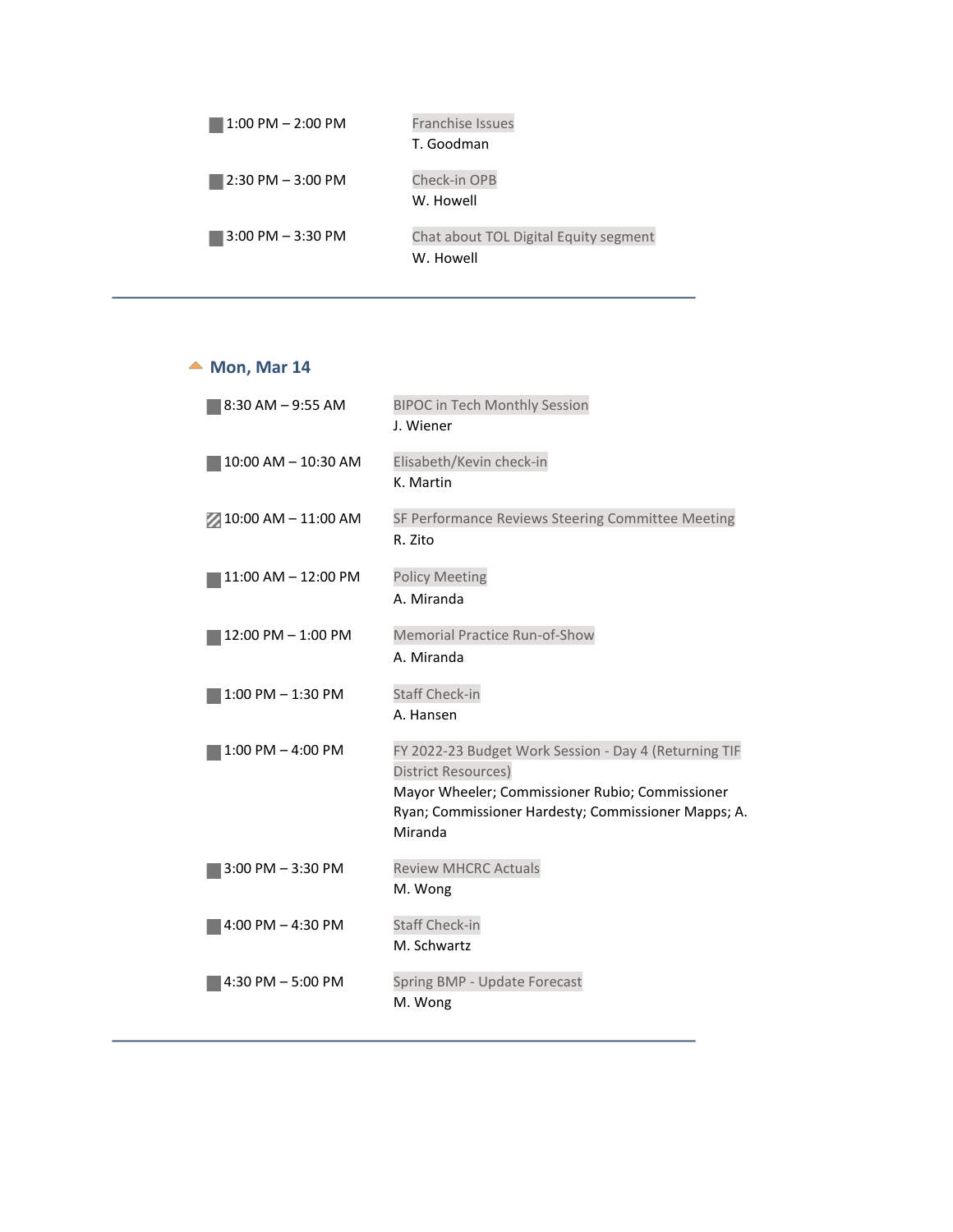#### ▲ Tue, Mar 15

<span id="page-5-0"></span>

| 10:00 AM - 10:30 AM  | <b>MHCRC Team meeting</b><br><b>Microsoft Teams Meeting</b><br>Gibbons, Rebecca                                                                                                                                                                                                                                                                                                                                                                                                                                                                   |
|----------------------|---------------------------------------------------------------------------------------------------------------------------------------------------------------------------------------------------------------------------------------------------------------------------------------------------------------------------------------------------------------------------------------------------------------------------------------------------------------------------------------------------------------------------------------------------|
| 10:30 AM - 11:00 AM  | HR/OCT Bi-Weekly Check-In<br>A. Lane                                                                                                                                                                                                                                                                                                                                                                                                                                                                                                              |
| 11:00 AM - 11:30 AM  | <b>Staff Check-in</b><br><b>B.</b> Coulter                                                                                                                                                                                                                                                                                                                                                                                                                                                                                                        |
| 11:30 AM - 12:00 PM  | <b>Staff Check-in</b><br>K. Daschel                                                                                                                                                                                                                                                                                                                                                                                                                                                                                                               |
| 12:00 PM - 1:00 PM   | Digital Equity Issue Brief - NDIA contact<br>R. Gibbons                                                                                                                                                                                                                                                                                                                                                                                                                                                                                           |
| $2:00$ PM $-3:00$ PM | <b>Exec Team Meeting</b><br>A. Miranda; R. Gibbons                                                                                                                                                                                                                                                                                                                                                                                                                                                                                                |
| $3:00$ PM $-3:30$ PM | <b>Staff Check-in</b><br>A. Miranda                                                                                                                                                                                                                                                                                                                                                                                                                                                                                                               |
| $4:00$ PM $-6:00$ PM | <b>OCT Memorial for Jennifer Li</b><br>J. Eddings; A. Miranda; A. Hansen; R. Gibbons; K.<br>Daschel; M. Riddick; R. DeBey; L. Gonzalez Baird; M.<br>Wong; S. Carver; A. Colorado; H. Dobson; S. Ellertson; R.<br>Fischer; A. Fischer; X. Guzman Torres; M. Haium; M.B.<br>Henry; A. Kasper; E. Li; L. Li; L. Meek; M. Munoz-Tobon;<br>J. Omelchuck; K. Lyons; A. Bejarano; B. Walters; N.<br>Tillstrom; C. Deshazer; C. Diaz Calvo; A. Leupp; M.<br>Schwartz; Commissioner Rubio; A. Fritz; A. Bar; C.<br>Studenmund; D. Posadas; T. Crail; H. Go |

# **Wed, Mar 16**

<span id="page-5-1"></span>

| $9:00 \text{ AM} - 10:00 \text{ AM}$ | DI Fund - Race Conscious Language                        |
|--------------------------------------|----------------------------------------------------------|
|                                      | R. Gibbons                                               |
| $11:30 AM - 12:00 PM$                | Digital Equity Monthly Check-in                          |
|                                      | A. Durbin                                                |
| $12:30 \text{ PM} - 1:00 \text{ PM}$ | <b>ECONW/OCT Issue Brief</b>                             |
|                                      | A. Miranda                                               |
| $1:00$ PM $- 2:00$ PM                | <b>OCT Team Meeting</b>                                  |
|                                      | A. Hansen; M. Wong; A. Miranda; R. DeBey; B. Coulter; L. |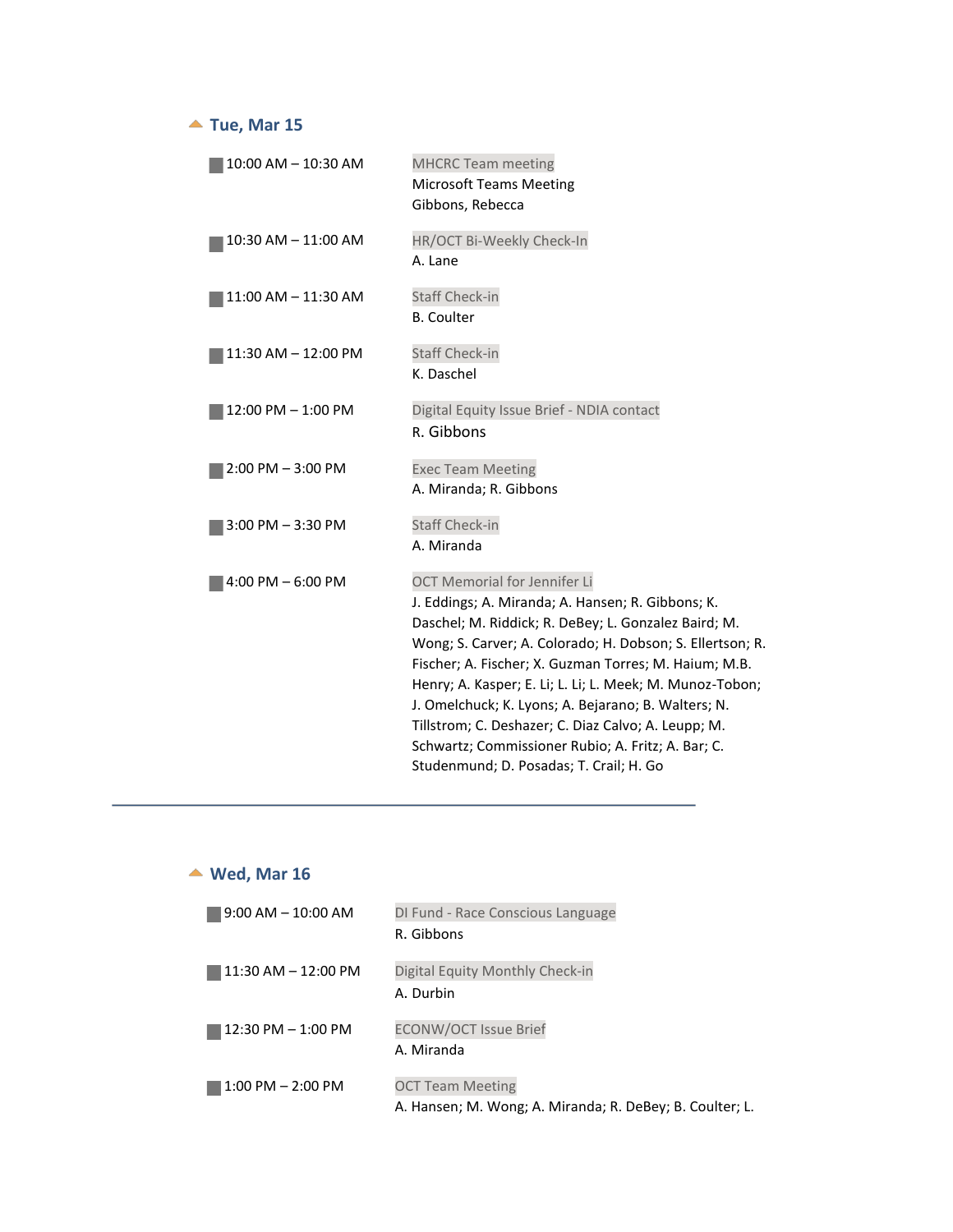|                      | Gonzalez Baird; K. Daschel; M. Riddick; J. Eddings; R.<br>Gibbons |
|----------------------|-------------------------------------------------------------------|
| $2:00$ PM $-3:00$ PM | <b>Broadband Manager SME review</b>                               |
|                      | A. Miranda                                                        |
| $2:30$ PM $-3:30$ PM | Livability Session Run-Through                                    |
|                      | A. Durbin                                                         |
| $3:30$ PM $-4:15$ PM | <b>Strategic Initiatives Team Meeting</b>                         |
|                      | R. Gibbons                                                        |
| 5:45 PM $-6:45$ PM   | <b>MHCRC Check-in</b>                                             |
|                      | Vice Chair Harden                                                 |
| $6:00$ PM $-6:45$ PM | Dyad                                                              |

## **Thu, Mar 17**

<span id="page-6-0"></span>

| $9:00$ AM $-9:30$ AM  | <b>SME</b> review<br>A. Miranda                                                                                                                                                                                                   |
|-----------------------|-----------------------------------------------------------------------------------------------------------------------------------------------------------------------------------------------------------------------------------|
| 10:00 AM - 11:00 AM   | <b>Comcast Negotiation Prep Mtg.</b><br><b>B.</b> Coulter                                                                                                                                                                         |
| 10:30 AM - 11:45 AM   | Block for prep *Will and Elisabeth available<br>Commissioner Rubio                                                                                                                                                                |
| 2 11:00 AM - 11:30 AM | <b>MHCRC Budget Meeting</b><br>M. Wong; R. Gibbons                                                                                                                                                                                |
| 11:45 AM - 12:40 PM   | MEDIA: Cmr. Rubio/Elisabeth Perez, Office for Community<br>Technology (OCT) Director   Oregon Public Broadcasting<br>(OPB) Think Out Loud (Mona/Will)<br>Commissioner Rubio; D. Miller                                            |
| 1:30 PM - 2:00 PM     | <b>Staff Check-in</b><br>M. Wong                                                                                                                                                                                                  |
| $2:00$ PM $-5:00$ PM  | FY 2022-23 Budget Work Session - Day 5 (Supporting Livable<br>Neighborhoods)<br>Mayor Wheeler; Commissioner Rubio; Commissioner Ryan;<br>Commissioner Hardesty; Commissioner Mapps; A. Miranda;<br>R. Gibbons; M. Wong; A. Durbin |
| $3:30$ PM $-4:15$ PM  | ASCETA-CoP OCT ARPA PM Check In<br>S. Tzeng                                                                                                                                                                                       |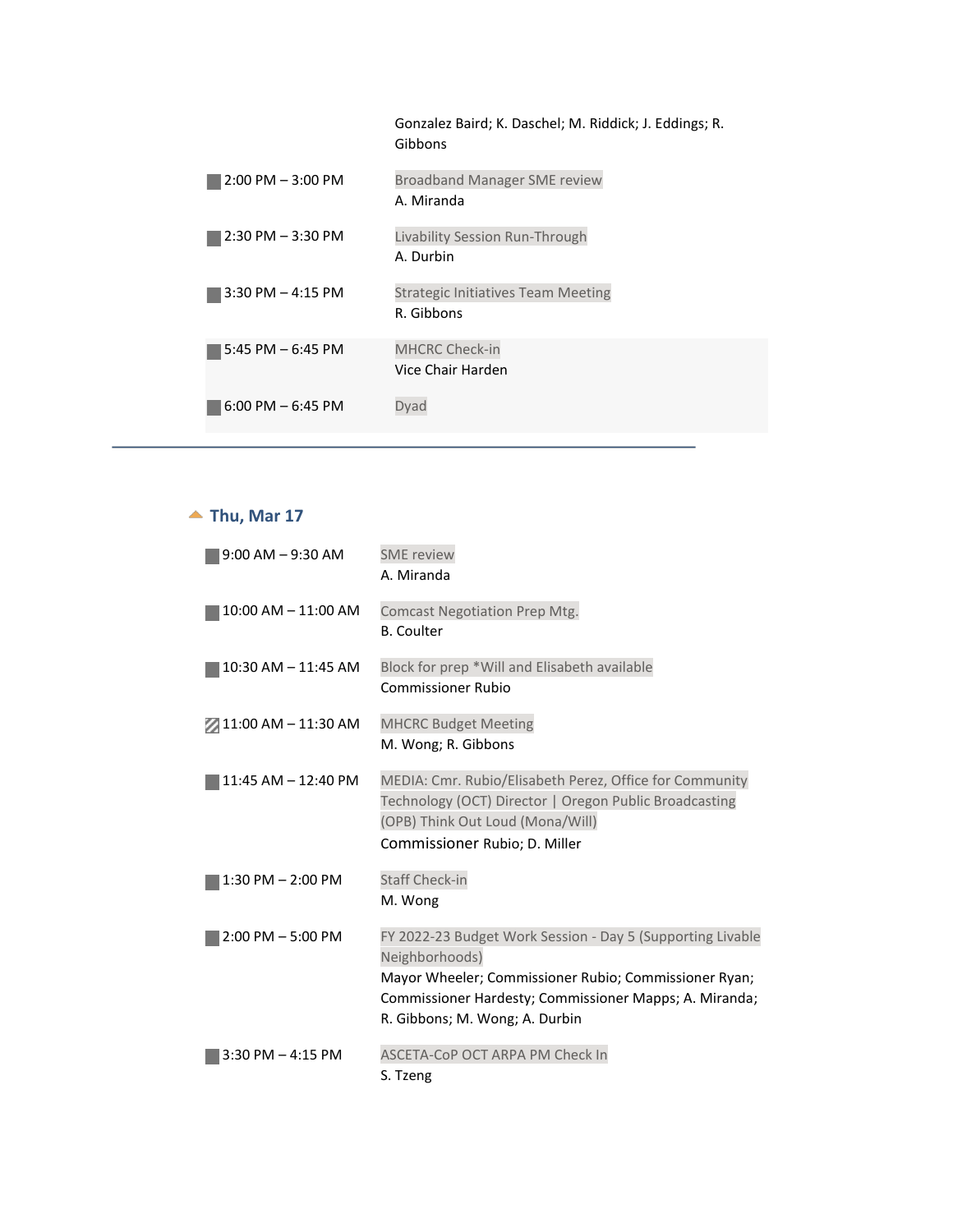| $14:30$ PM $-5:00$ PM                | <b>Staff Check-in</b><br>A. Miranda                                                                |
|--------------------------------------|----------------------------------------------------------------------------------------------------|
| $16:30 \text{ PM} - 8:30 \text{ PM}$ | <b>MHCRC Finance Committee Meeting</b><br>R. Gibbons; A. Hansen; M. Wong; J. Dennerline; N. Thomas |

#### $\blacktriangle$  Fri, Mar 18

<span id="page-7-0"></span>

| 9:00 AM – 3:30 PM | UNID@S Session 5: Intergenerational & Intercultural  |
|-------------------|------------------------------------------------------|
|                   | Leadership                                           |
|                   | Leaven Community Center, 5431 NE 20th Ave, Portland, |
|                   | OR 97211, USA                                        |
|                   | jaramillol@latnet.org                                |

### ▲ Mon, Mar 21

<span id="page-7-1"></span>

| 10:00 AM - 11:00 AM     | <b>MHCRC March Meeting Check-in</b><br>Chair Studenmund; R. Gibbons; A. Hansen                                                       |
|-------------------------|--------------------------------------------------------------------------------------------------------------------------------------|
| $11:00$ AM $- 12:00$ PM | <b>Policy Meeting</b><br>A. Miranda                                                                                                  |
| $1:00$ PM $-1:30$ PM    | <b>Staff Check-in</b><br>A. Hansen                                                                                                   |
| $1:30$ PM $- 2:30$ PM   | Digi Navi Alignment<br>L. Gonzalez Baird                                                                                             |
| $3:00$ PM $-3:30$ PM    | <b>Staff Check-in</b><br>M. Schwartz                                                                                                 |
| $3:30$ PM $-$ 4:15 PM   | MEET: Cmr. Rubio/Elisabeth Perez, Office for<br>Community Technology (OCT) Director, biweekly<br>(Mona)<br><b>Commissioner Rubio</b> |
| $6:30$ PM $-9:00$ PM    | <b>MHCRC Meeting</b><br>Chair Studenmund; J. Dennerline; R. Roche; R. Gibbons;<br>M. Wong; R. DeBey; A. Hansen                       |
|                         |                                                                                                                                      |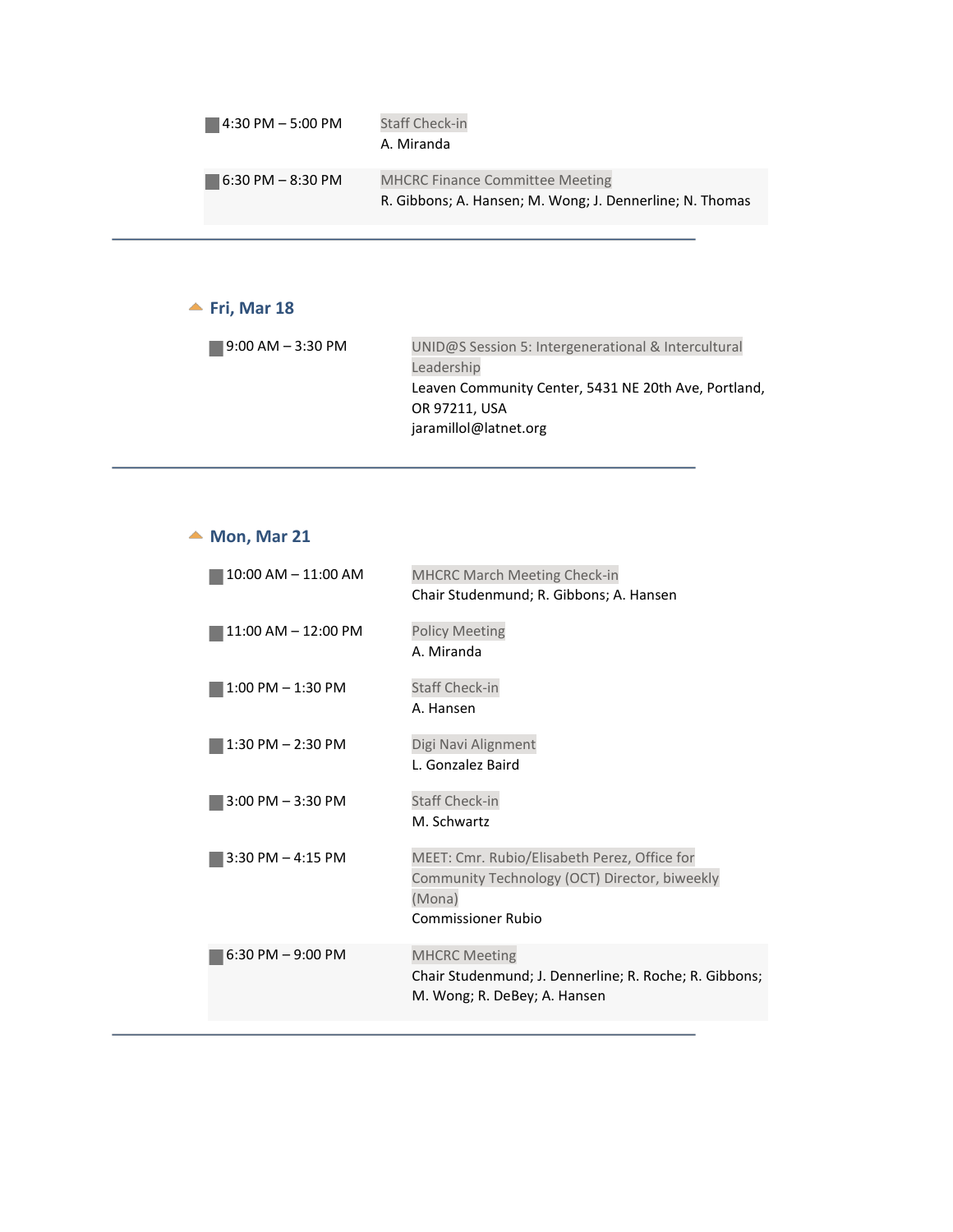<span id="page-8-1"></span><span id="page-8-0"></span>

#### ▲ Thu, Mar 24

<span id="page-8-2"></span>

| 11:00 AM – 11:30 AM | <b>MHCRC Budget Meeting</b><br>M. Wong; R. Gibbons; A. Hansen |
|---------------------|---------------------------------------------------------------|
| 1:30 PM – 2:00 PM   | <b>Staff Check-in</b><br>M. Wong                              |

#### ▲ Mon, Mar 28

<span id="page-8-3"></span>

| $9:15$ AM $-10:00$ AM   | <b>Federal Telecom Strategy</b><br>N. Tillstrom                                       |
|-------------------------|---------------------------------------------------------------------------------------|
| $10:00$ AM $- 10:30$ AM | Portland Office of Community Technology / OBO TWG<br><b>Discussion</b><br>A. Carvalho |
| $11:30$ AM $- 12:00$ PM | Human Solutions - I-Net End Fund<br>R. Gibbons                                        |
| $12:30$ PM $- 1:00$ PM  | <b>Budget TPs</b><br>L. Gonzalez Baird                                                |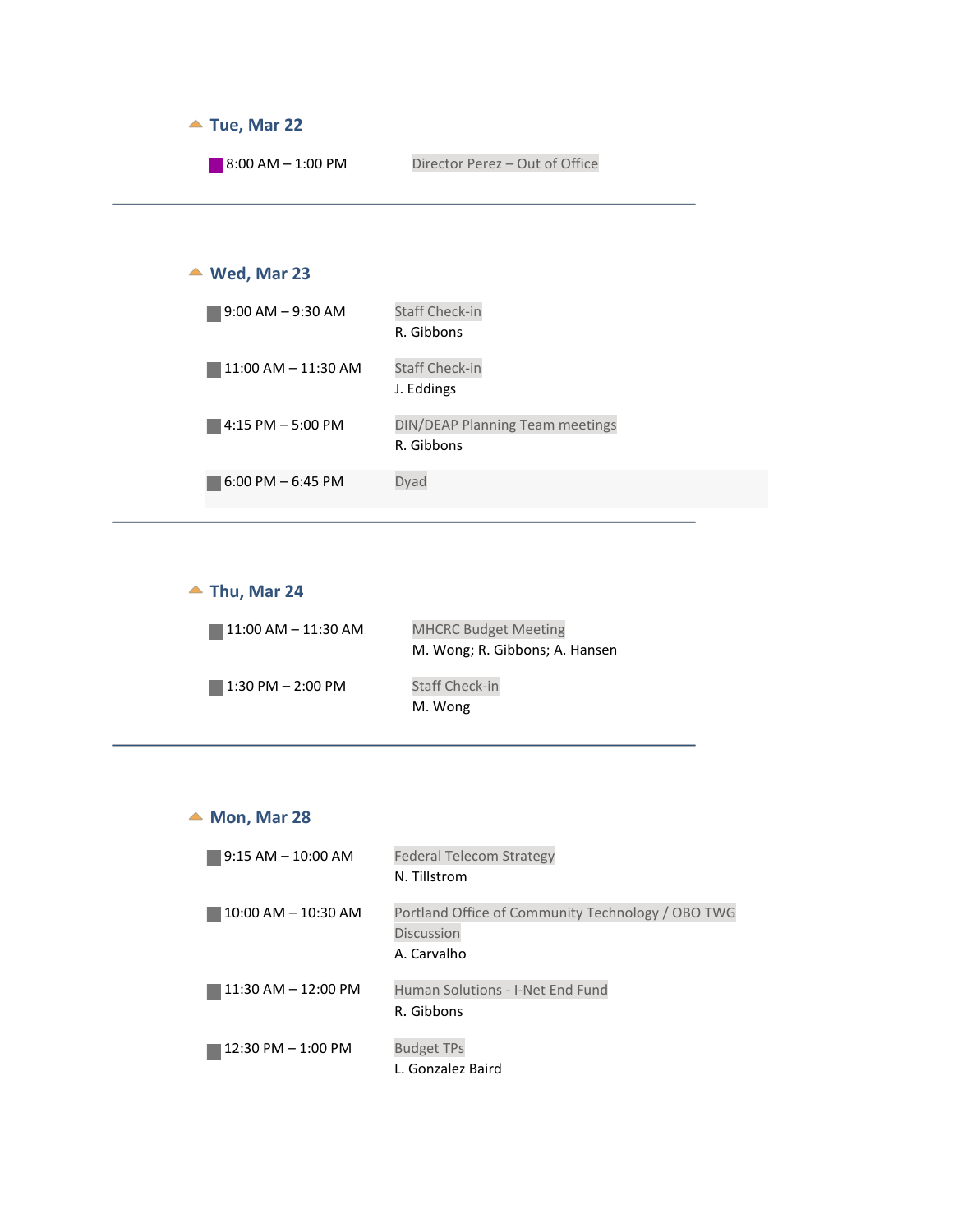| $1:00$ PM $-1:30$ PM  | <b>Staff Check-in</b><br>A. Hansen       |
|-----------------------|------------------------------------------|
| $1:30$ PM $- 2:00$ PM | <b>Staff Check-in</b><br>K. Daschel      |
| $3:00$ PM $-3:30$ PM  | <b>Staff Check-in</b><br>M. Riddick      |
| $3:30$ PM $-4:00$ PM  | <b>Shell Refund Credit</b><br>K. Daschel |

### ▲ Tue, Mar 29

<span id="page-9-0"></span>

| $9:00$ AM $-12:00$ PM  | FY 2022-23 Budget Work Session - Day 6 (Addressing<br>Housing and Houselessness) |
|------------------------|----------------------------------------------------------------------------------|
|                        | Mayor Wheeler; Commissioner Rubio; Commissioner                                  |
|                        | Ryan; Commissioner Hardesty; Commissioner Mapps; A.<br>Miranda                   |
| $9:30$ AM $- 11:30$ AM | <b>LOC Telecom Policy Committee</b>                                              |
|                        | J. Jones                                                                         |
| $1:00$ PM $- 2:00$ PM  | <b>ROW code review</b>                                                           |
|                        | M. Riddick, J. Eddings; K. Daschel; N. Hooyman                                   |
| $2:00$ PM $- 2:30$ PM  | <b>CRM</b> discussion                                                            |
|                        | L. Gonzalez Baird; R. Gibbons; R. DeBey; J. Eddings; K.                          |
|                        | Daschel; B. Coulter; A. Hansen                                                   |
| 4:00 PM $-$ 4:30 PM    | Directors 2x Weekly Check-in                                                     |
|                        | T. Rinehart                                                                      |
| $5:00$ PM $-5:15$ PM   | Innovation Team discussion                                                       |
|                        | K. Martin                                                                        |
| $6:00$ PM $-6:45$ PM   | Dvad                                                                             |

### **Wed, Mar 30**

<span id="page-9-1"></span>

| $9:00$ AM $-9:30$ AM | Staff Check-in<br>R. Gibbons |
|----------------------|------------------------------|
| 11:30 AM - 11:40 AM  | Check-in<br>C. Leon          |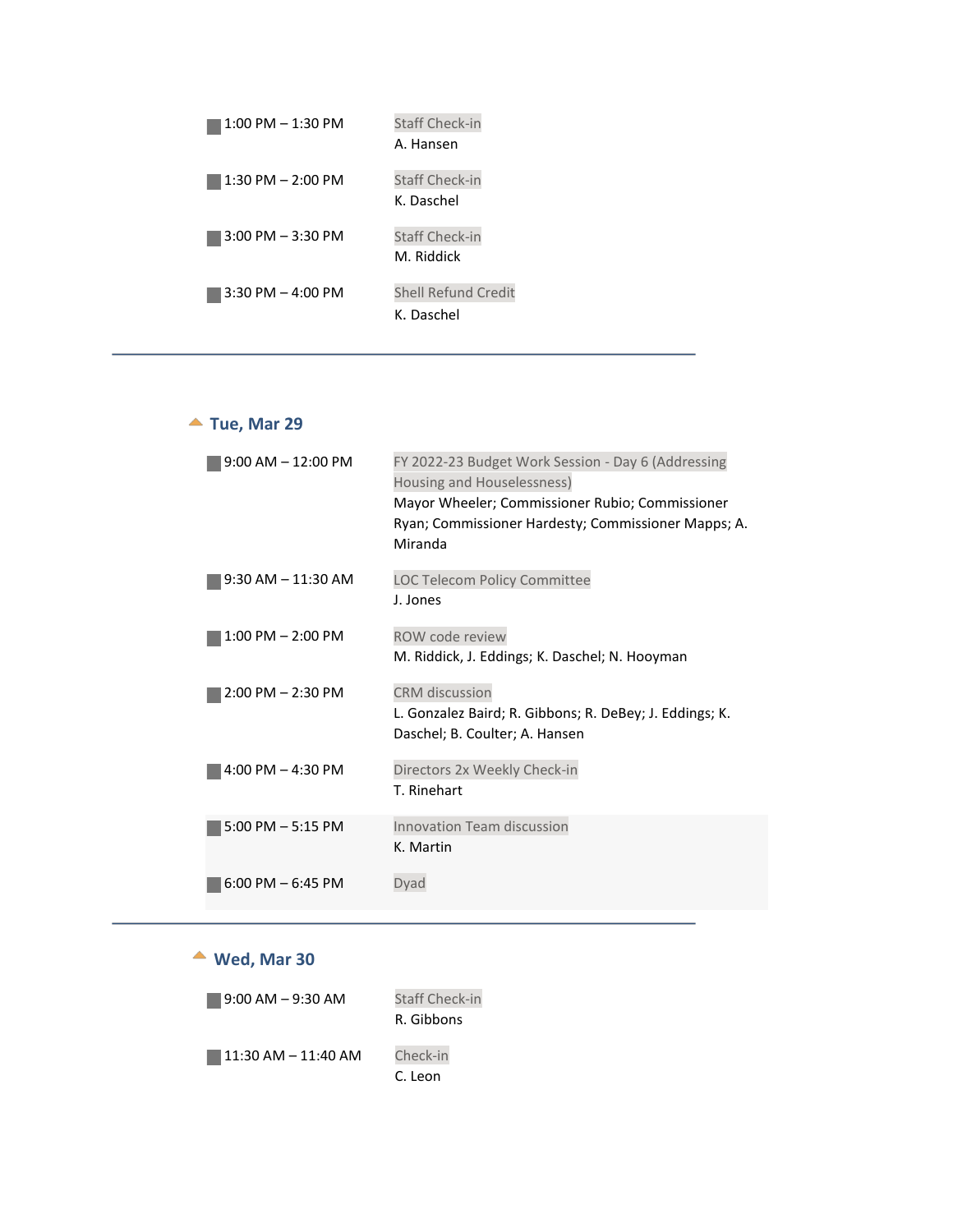| 12:00 PM - 1:00 PM    | <b>OCT Team Meeting</b>                                                                                            |
|-----------------------|--------------------------------------------------------------------------------------------------------------------|
|                       | M. Wong; A. Miranda; J. Eddings; K. Daschel; R. Gibbons;                                                           |
|                       | R. DeBey; L. Gonzalez Baird; M. Riddick                                                                            |
| $1:00$ PM $- 2:00$ PM | <b>Community Connectivity Meeting</b>                                                                              |
|                       | S. Ali; N. Young; B. Fox; T. Massey; K. Carl; G. Dirks; K.<br>Martin; J. Moss; J. Farkas; R. Gibbons; D. Wolff; E. |
|                       | Harrison; C. Castro; D. Halbeck; L. Morgan; L. Ammouri;                                                            |
|                       | Midgleyn at City of Fairview; K. Garcia                                                                            |
| $2:00$ PM $- 2:45$ PM | Monthly SCPDX/OCT Check-in                                                                                         |
|                       | K. Martin; A. Miranda                                                                                              |
| $3:30$ PM $-4:15$ PM  | <b>Strategic Initiatives Team meeting</b>                                                                          |
|                       | R. Gibbons; L. Gonzalez Baird                                                                                      |
| $4:15$ PM $-5:00$ PM  | DIN/DEAP Planning Team meetings                                                                                    |
|                       | R. Gibbons; M. Timberlake; A. Miranda; S. Ali; L. Gonzalez                                                         |
|                       | Baird; A. Schill; Alonso and Jon R.W. at Multnomah County<br>Library;                                              |
|                       |                                                                                                                    |

# **Thu, Mar 31**

<span id="page-10-0"></span>

| $9:00$ AM $-12:00$ PM | Economic Stabilization & Recovery Budget Work<br>Session<br>K. Branam                                                                                                                                |
|-----------------------|------------------------------------------------------------------------------------------------------------------------------------------------------------------------------------------------------|
| $9:00$ AM $-12:00$ PM | FY 2022-23 Budget Work Session - Day 7 (Economic<br>Recovery and Stabilization)<br>Commissioner Hardesty, Commissioner Mapps,<br>Commissioner Rubio, Commissioner Ryan, Mayor<br>Wheeler; A. Miranda |
| $21:00$ AM - 12:30 PM | March 2022 Digital Equity Leaders Network Meeting:<br>Data-Driven Policy Decisions<br>R. Wiegand                                                                                                     |
| $1:00$ PM $- 1:30$ PM | <b>Community Agreements</b><br>R. DeBey; A. Miranda                                                                                                                                                  |
| 1:30 PM - 2:00 PM     | <b>Staff Check-in</b><br>M. Wong                                                                                                                                                                     |
| $2:00$ PM $-3:00$ PM  | <b>Executive Team Meeting</b><br>A. Miranda; R. Gibbons                                                                                                                                              |
| $2:00$ PM $-3:00$ PM  | <b>MHCRC-I-Net Contract Discussions</b><br>T. Goodman                                                                                                                                                |